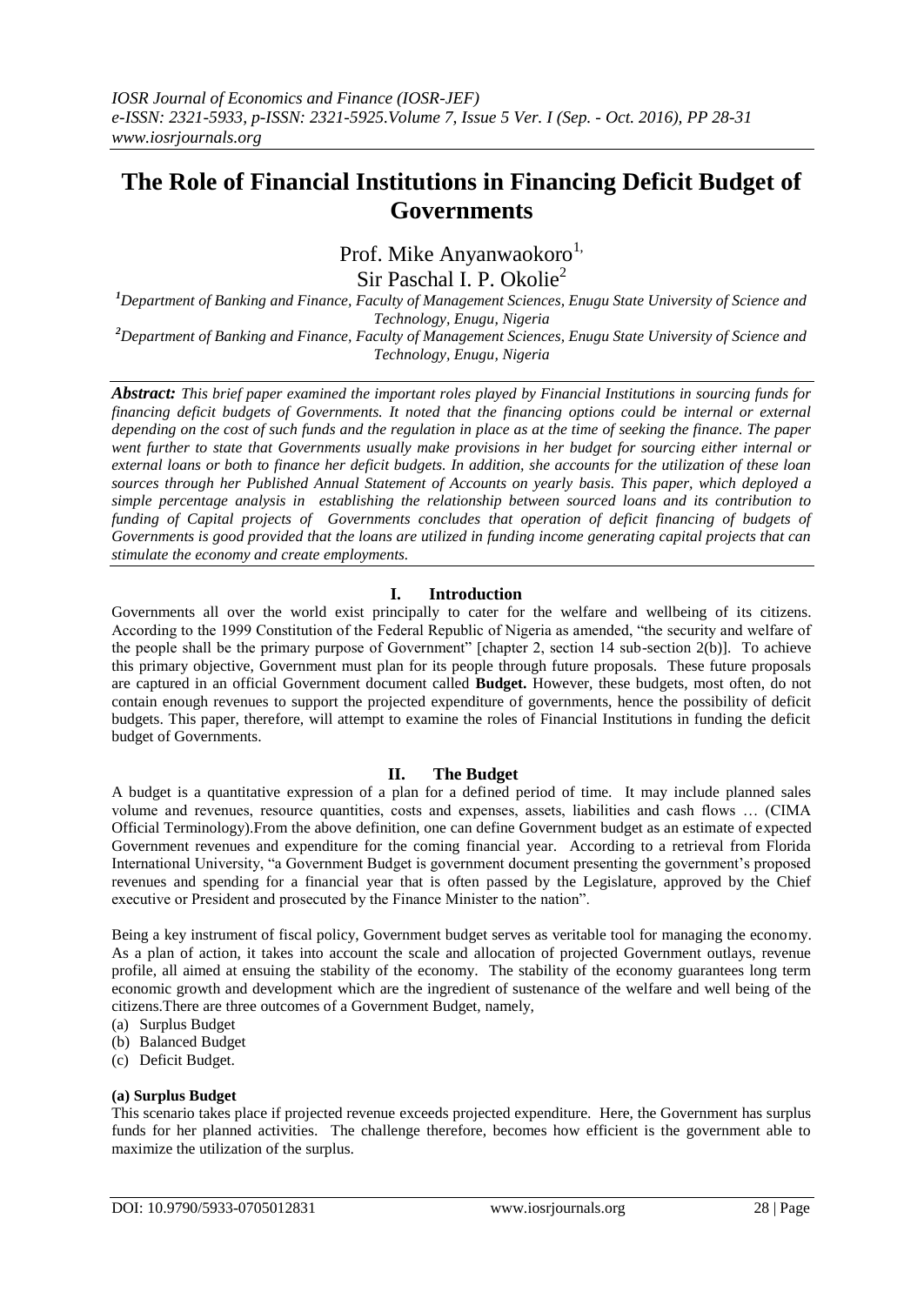### **(b) Balanced Budget**

This happens when projected revenue equates projected expenditure within the budget year.

#### **(c) Deficit Budget**

Deficit Budget occurs when projected revenue for the budget year is less than the projected expenditure within the same period. The challenge here is how government is going to source for this deficit to finance the budget. At this point, the role of Bank and other financial Institutions come into play.

# **III. Deficit Budgeting By Governments**

Deficit budgeting, as stated earlier, is a situation where the projected revenue is less than projected expenditure within a financial year. The term is mostly used to refer to government spending that could not be supported by the revenues generated within the period under consideration. When this happens, Government resort to alternative sources of funding to augment the deficit. The budget deficit is therefore the annual amount which the government borrows to shore up the shortfall in revenue accruing to it. The size of budget deficit is usually measured as a percentage of Gross Domestic Product (GDP). For instance, the Fiscal Responsibility Act, 2007 provides that budget deficit should not exceed 3 percent of Nigeria GDP. Meanwhile, Budget deficit occurs as a result of:

- (a) Poor Management of the economy by Government.
- (b) Inability of big companies and other tax payers to pay their fair share of their taxes.
- (c) General low tax revenues because of financial crisis.
- (d) Spending on big or white elephant projects.
- (e) Expanding expenditure on recurrent spending by Government

Whether budget deficit is beneficial or not depends on:

- (a) Timing of the deficit; if it is carried out during economic recession, it is beneficial.
- (b) Why the Government is borrowing; if Government borrowed to fund infrastructure, it is beneficial.
- (c) The cost of the borrowing; if the cost of borrowing is less, it is beneficial.
- (d) The future prospect of economic growth.

According to Tejvan Pettinger, Governments should be concerned about a budget deficit for the following reasons:

- a. Countries with large deficit may struggle to attract investors to buy bonds.
- b. There is a fear that budget deficits could be inflationary.
- c. Cutting the deficit can cause problems. This happens if a country has a deficit that increases too quickly, it may adopt a policy aimed at sharp deficit reduction which can occasion economic problems.
- d. Increasing national debt. If the budget deficit increases above a certain level, a higher percentage of national income is spent on debt interest payments.

After considering the far reaching implications of deficit budgets, Government goes ahead to adopt it with adequate provisions on the sources of funding such deficits. This could be through Internal or External loan sources duly provided for in the relevant budget year. For instance, the table 1 below shows the provision of Internal and External sources of funding the deficit budget of Enugu State Government from 2010 to 2014. It also reveals the percentage contribution of projected loans to projected capital receipts over the period under review.

| Table 1                                                                                              |                     |                    |                      |                      |                      |  |  |  |  |
|------------------------------------------------------------------------------------------------------|---------------------|--------------------|----------------------|----------------------|----------------------|--|--|--|--|
| Table Showing Budgeted Sources of Fund for financing Deficit Budget of Enugu State From 2010 To 2014 |                     |                    |                      |                      |                      |  |  |  |  |
| <b>SOURCE OF FUNDING</b>                                                                             | 2010                | 2011               | 2012                 | 2013                 | 2014                 |  |  |  |  |
|                                                                                                      | $\mathbb N$ Billion | $\bigstar$ Billion | $\mathbb{N}$ Billion | $\mathbb{N}$ Billion | $\mathbb{N}$ Billion |  |  |  |  |
| Internal Loan                                                                                        | 16.086              | 12.000             | 5.550                | 3.841                | 5.461                |  |  |  |  |
| External Loan                                                                                        | 6.060               | 4.557              | 3.057                | 3.500                | 11.444               |  |  |  |  |
| <b>Total</b>                                                                                         | 22.146              | 16.557             | 8.607                | 7.341                | 16.905               |  |  |  |  |
| <b>Overall Capital Receipts</b>                                                                      | 29.029              | 26.328             | 44.971               | 47.455               | 54.405               |  |  |  |  |
| % of Total Loan to Capital Receipts                                                                  | 76.29               | 62.89              | 19.14                | 15.47                | 31.07                |  |  |  |  |

Sources:

<sup>1</sup> Enugu State of Nigeria Budget Estimates 2010 Official Document 2010, P.3

<sup>2</sup> Enugu State of Nigeria Supplementary Budget Estimates 2011 Official Document No. 2, 2011, P.2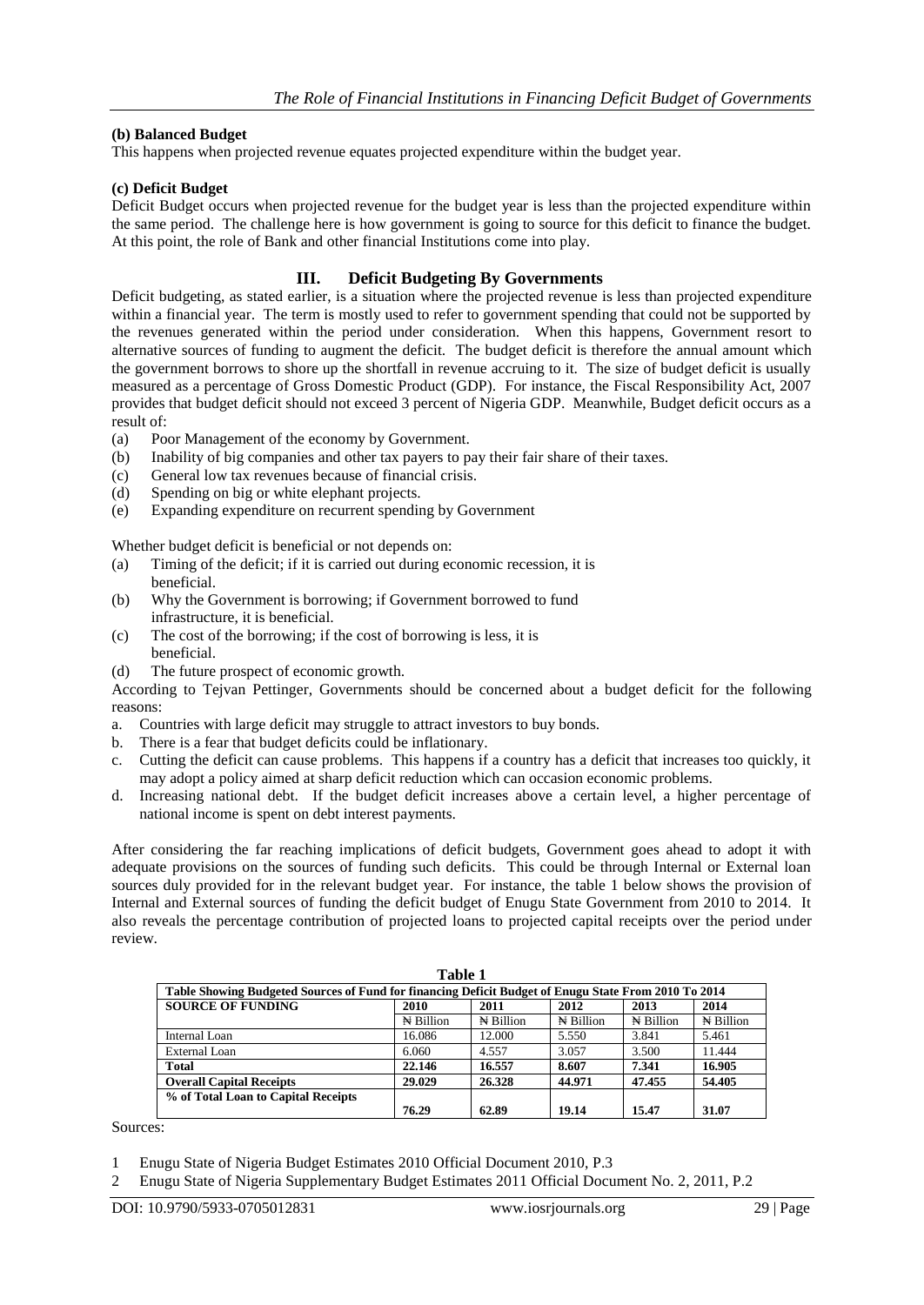- 3 Enugu State of Nigeria Supplementary Budget Estimates 2012 Official Document No. 2, 2012, P.2
- 4 Enugu State of Nigeria Supplementary Budget Estimates 2013 Official Document No. 2, 2013, P.6
- 5 Enugu State of Nigeria Approved Budget 2014 Official Document 2014, P.3

From the above table which shows the percentage of projected loan to projected capital receipts as provided in the budget confirms the relevance of Banks and other financial Institution in funding deficit budgets.

# **IV. The Role Of Banks/Financial Institutions In Funding Budget Deficits.**

As seen in the above table, loan sources (internal and external) are provided for funding Government deficit budgets. The internal sources of funding comes from Banks while external sources comes from World Bank, International Development Association (IDA), ADB/UNIDO, etc. For instance, the deficit of  $\mathbb{H}2.22$  trillion (equivalent of 2.16% of Nigerian GDP) in the Federal Budget will be financed by a combination of domestic borrowing of N984 billion and foreign borrowing of N903 billion totaling N1.84 trillion.

According to Prof. Mike Akwanashie, financing budget deficit can be met by government running down its cash resources, selling some of its assets like properties, printing more currency and using it (ways and means) or through short term borrowing from the banking system. From this, it can be seen that Banks play vital roles in funding deficit budgets.Table 2 below which shows the Actual loan obtained by Enugu State Government to finance Capital Expenditures from 2010 to 2014 goes to support role of Banks in deficit budget funding.

| $1$ aine $\angle$                                                              |                      |                      |                      |                     |                     |  |  |  |  |
|--------------------------------------------------------------------------------|----------------------|----------------------|----------------------|---------------------|---------------------|--|--|--|--|
| Table Showing Actual Loans obtained to Finance Enugu State Capital Expenditure |                      |                      |                      |                     |                     |  |  |  |  |
| <b>ACTUAL LOANS OBTAINED</b>                                                   | 2010                 | 2011                 | 2012                 | 2013                | 2014                |  |  |  |  |
|                                                                                | $\mathbb{N}$ Billion | $\mathbb{N}$ Billion | $\mathbb{N}$ Billion | $\mathbb N$ Billion | $\mathbb N$ Billion |  |  |  |  |
| Internal Loan                                                                  | 8.409                | 8.307                | 4.007                | 1.000               | 3.595               |  |  |  |  |
| External Loan                                                                  | 1.452                | 1.550                | 1.493                | 2.406               | 0.757               |  |  |  |  |
| <b>Total</b>                                                                   | 9.861                | 9.857                | 5.500                | 3.406               | 4.352               |  |  |  |  |
| <b>Overall Capital Receipts</b>                                                | 26.286               | 41.882               | 26.920               | 37.341              | 38.284              |  |  |  |  |
| % of Total Loan to Capital Receipts                                            | 37.51                | 23.54                | 2043                 | 9.12                | 11.37               |  |  |  |  |
|                                                                                |                      |                      |                      |                     |                     |  |  |  |  |

**Table 2**

Sources:

- 1 Report of the Accountant General with financial Statements for 2010, P.36
- 2 Report of the Accountant General with financial Statements for 2011, P.26
- 3 Report of the Accountant General with financial Statements for 2012, P.26
- 4 Report of the Accountant General with financial Statements for 2013, P.25
- 5 Report of the Accountant General with financial Statements for 2014, P.26

The above table indicates that 37.51%, 23.54%, 20.43%, 9.12% and 11.37% of total loan (internal and external) helped in funding Enugu State Government deficit budget for 2010, 2011, 2012, 2013 and 2014 respectively. The level of infrastructural facilities like quality roads, electricity, investments in agriculture, etc in place in Enugu State within the five years under consideration goes to justify the benefit of financing deficit budgets by Financial Institutions.

# **V. Conclusion**

In the present economic reality, most governments operate deficit budgets. The dwindling revenue from oil and other tax revenues make deficit budgeting imperative. Operating deficit budgets is not bad if the loan sourced from Banks and other financial Institutions are deployed for future income generating capital investments like infrastructure, Industry, Agriculture, etc that can grow the economy through creation of employment, expanding export that will strengthen the local currency. It therefore follows that if Nigeria manages her 2016 deficit budget well, it can pull the country out of the impending recession staring it in the face.

#### **References/Webliograghy**

- [1]. Akwanashe M, "Deficit Budgeting, Government Borrowing, Borrowing cost, Fiscal and Monetary Stability" Department of Economics Ahmadu Bello University, Zaria.
- [2]. Breakdown of Nigeria 2016 Budget
- 
- [3]. Constitution of the Federal Republic of Nigeria, 1999 as amended.<br>
[4]. Enugu State of Nigeria Approved Budget 2014 Official Document<br>
[5]. Enugu State of Nigeria Approved Supplementary Budget Estimate Enugu State of Nigeria Approved Budget 2014 Official Document 2014, P.3
- Enugu State of Nigeria Approved Supplementary Budget Estimates 2012 Official Document No. 2, 2012, P.2
- [6]. Enugu State of Nigeria Approved Supplementary Budget Estimates 2013 Official Document No. 3, 2013, P.6
- [7]. Enugu State of Nigeria Budget Estimates 2010 Official Document 2010, P.3
- Enugu State of Nigeria Supplementary Budget Estimates 2011 Official Document 2011, P.2
- [9]. Fiscal Responsibility Act, 2007
- [10]. https://en.m.wikipedia.org>wiki>Budget, CIMA Official Terminology